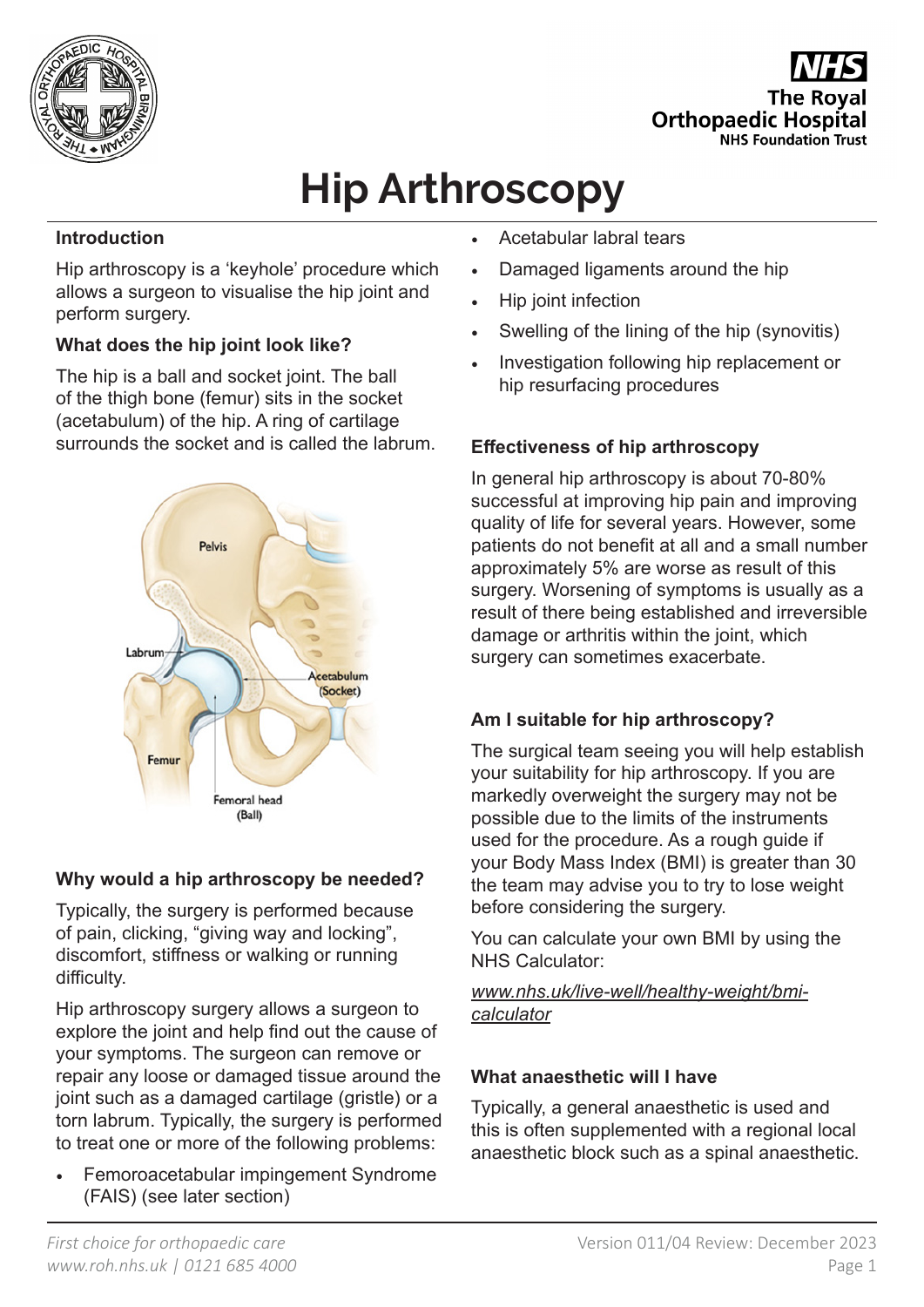

**The Royal Orthopaedic Hospital NHS Foundation Trust** 

# **Hip Arthroscopy**

#### **Do I have to stay in hospital?**

Usually, you stay in hospital for one night after your surgery. However, this can vary based on your health, surgery performed and distance to travel home.

#### **How is the procedure performed?**

The hip joint surfaces are separated by about 1cm by placing the whole leg in traction and applying a pulling force. This creates enough space for a small telescope camera to be placed into the joint. X rays are taken and air or fluid injected into the joint. Once the camera is in the correct place 2, 3 or 4 small 5-10mm cuts are made on the side of the hip. These holes allow instruments and the telescope camera to be passed so the surgeon can carry out any treatment. The surgery lasts from 50 – 180 minutes but can be longer than this. Medications can then be injected to provide pain relief. The cuts on the skin surface are then stitched or left open and dressings applied.



#### **What should I expect immediately following the procedure?**

It is usual to feel some hip discomfort following the procedure. This discomfort can also affect the lower back, buttock, knee and ankle. Most people have swelling in the groin, buttock and

thigh. This reduces over the next few days. It is normal for the wound to leak fluid or blood for a few days. Blood clots in the legs or lungs are rare after the surgery. However, they can be very serious and in very rare circumstances fatal. Unless there are specific contraindications you will be provided with special stocking to wear and up to 4 weeks of blood thinning medication to use to help reduce your risk of developing a blood clot after the surgery.

#### **Is there anything that I should watch out for after the surgery?**

Watch out for increasing pain, redness or swelling which are all signs of infection. If this happens contact the ward that you were discharged from.

#### **What will my rehabilitation and physiotherapy involve?**

Depending on the nature of the surgery performed on the hip, you will need crutches. This will involve sharing your body weight with the crutches when walking. You will graduate onto 1 crutch and then no crutches. During this time rehabilitation will involve a low-impact exercise programme, and it may also involve hydrotherapy where you will be taught a pool-based exercise programme. Usually, we recommend the use of an exercise bike from 2 weeks after surgery, and the use of a crosstrainer at low resistance can usually start at 4 weeks. The physiotherapist and surgeon will form a rehabilitation plan. The main aims are to regain range of movement and stability as early as possible after which strength and endurance can be regained.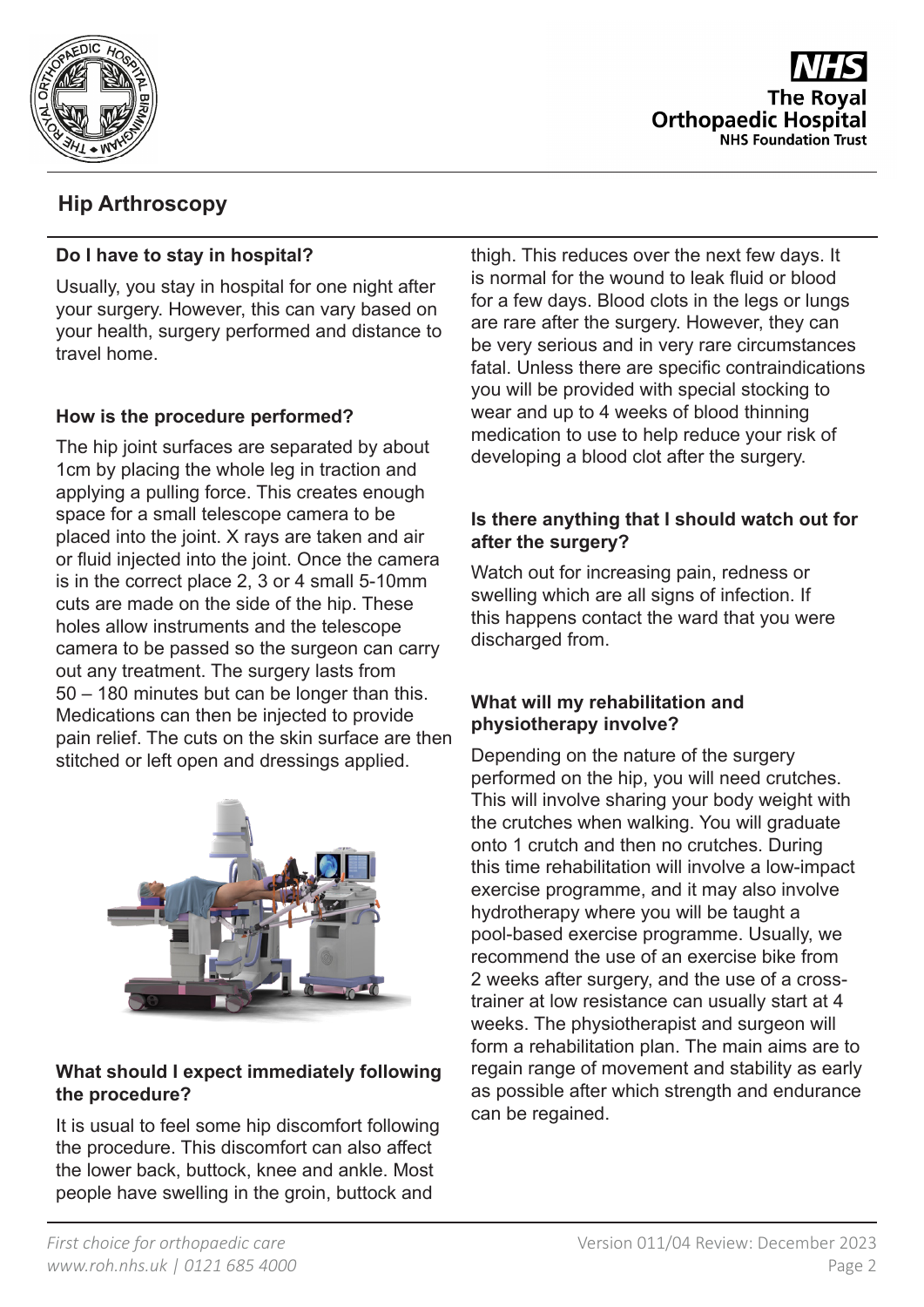



# **Hip Arthroscopy**

#### **Are there any activities that I should avoid?**

In the first 8 weeks after surgery, you should avoid standing on hard surfaces for an extended period, walking for too long, heavy lifting, squatting, crouching and sleeping on your side.

#### **When will I be seen again after my surgery?**

A member of the team will usually see you at about 6 to 8 weeks following your surgery. They will answer any questions about your surgery and any further follow up will be decided upon.

## **When will I be back to normal?**

Most people are back to walking relatively pain free by 2 to 3 months after surgery. Athletes should note that it can take about 6 months or even more to return to elite level fitness.

#### **How long will I be off work for?**

This depends on your pain level and what your job entails. However, as a rough guide, patients typically are off work for at least 6 weeks so that they can focus on their rehabilitation and exercises.

#### **When can I drive a car?**

Your medical team will help guide. However, you should not drive a car until you can safely control the vehicle and do an emergency stop without fear of significant pain around your hip. You should let your car insurance provider know you have had surgery, as they may have specific rules on when you can return to driving. There is also some government guidance on driving after surgery - *www.gov.uk/surgery-anddriving.*

#### **What painkillers can I take?**

Your surgeon or general practitioner will prescribe this for you. Usually, simple paracetamol and ibuprofen is sufficient to manage the pain after you are discharged from hospital.

## **What about pregnancy?**

The operation would be delayed until after the pregnancy.

#### **What are the risks and complications of hip arthroscopy?**

The risks of surgery are generally low and permanent complications are rare. The risks are probably in the order of 1-4%. Some of the specific risks are:

#### **Anaesthesia**

Modern anaesthetics are very safe. There are some common side effects from the anaesthetic drugs or equipment used which are usually not serious or long lasting. Risk will vary between individuals and anaesthetic technique used. There are other less common risks that your anaesthetist will not normally discuss routinely unless they believe you are at higher risk. A useful resource you may wish to visit is:

*www.rcoa.ac.uk/patient-information/patientinformation-resources/anaesthesia-risk* 

#### **Traction**

To perform hip arthroscopy traction is applied to the leg. There is a post which applies counter traction in the groin region. As a result, some patients experience numbness or altered feeling in the groin or genitalia region, this can include impotence. This can be permanent although numbness usually recovers within a few weeks. Some patients experience pressure sores and or skin blistering in the thigh or groin region; this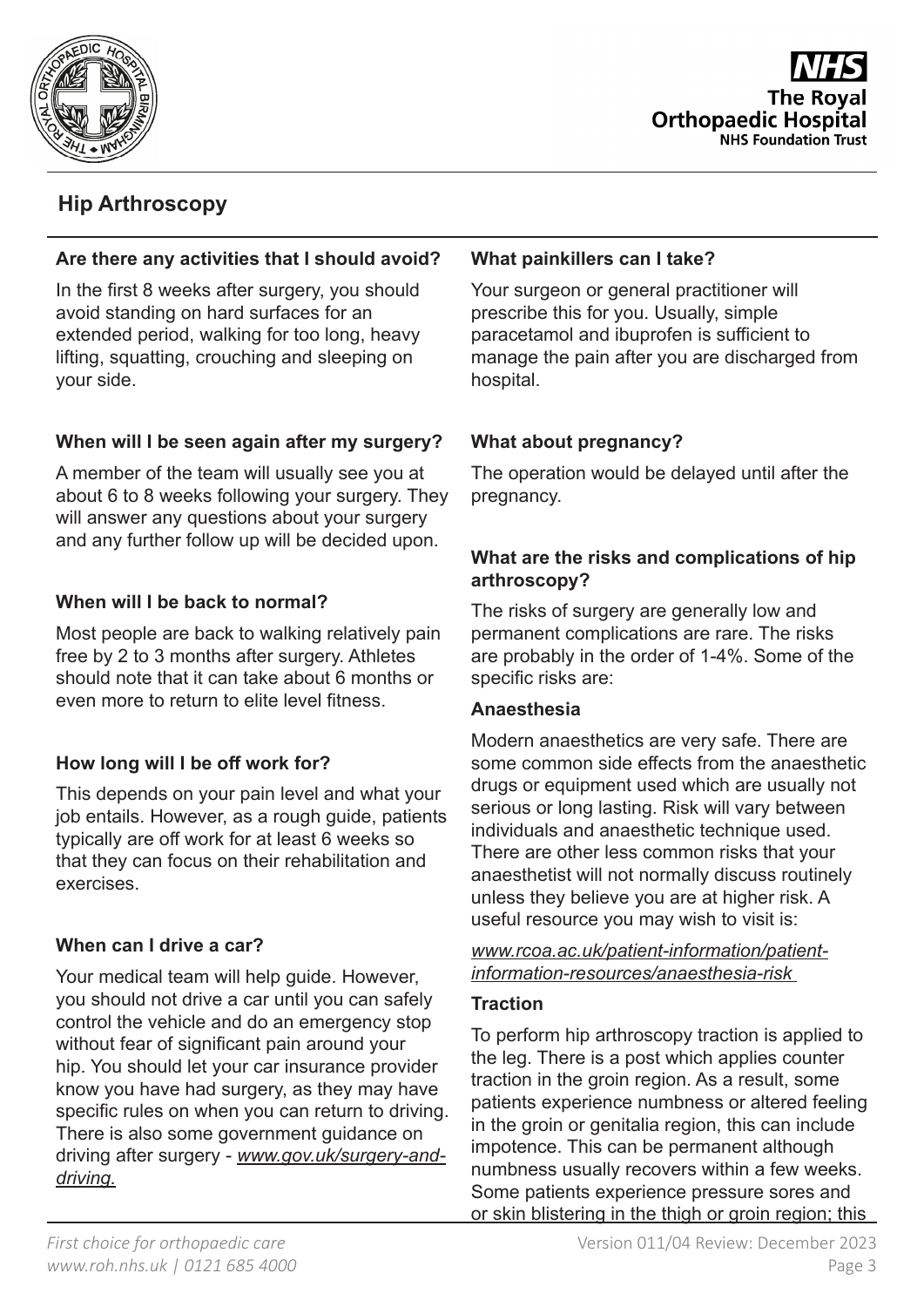

**The Roval Orthopaedic Hospital NHS Foundation Trust** 

# **Hip Arthroscopy**

may include skin tears, bruising and swelling around the vaginal or scrotal area.

Very rarely despite applying traction to the hip, the joint surfaces will not separate enough to allow safe passage of the telescope and instruments to the joint. If this happens the procedure would need to be abandoned.

#### **Fluid**

Fluid is pumped around the hip during the procedure. It is therefore common to get some swelling around the hip and thigh region and for some fluid to leak from the wounds in the first few days after surgery. In very rare circumstances fluid can leak into the abdomen and cause pressure and pain.

#### **Infection**

Infection is not common. If this only involves the skin it can often be treated with a short course antibiotics. However, deeper infection may require further surgery to wash out the joint and an extended period of antibiotics. Severe deep infection is very rare but could damage the joint surface and lead to early onset joint stiffness and arthritis.

#### **Blood clots (deep vein thrombosis and pulmonary embolism)**

Blood clots in the leg and lung (so called deep vein thrombosis or pulmonary embolism) are a rare risk of hip arthroscopy. However, if they occur they can be very serious and in some very rare situations fatal. As a result, we take measures to help reduce your risk: including encouraging early mobilisation after surgery and prescribing special stockings and blood thinning medication for up to 4 weeks after the surgery. Patients who are taking the oral contraceptive pill or hormone replacement therapy (HRT) are advised to stop it for at least 6 weeks prior to surgery to help reduce the risk of blood clots.

#### **Nerve and blood vessel injury**

Direct injury to major nerves and blood vessels in the leg is very rare but possible. However, some bleeding and bruising around the wound is quite common. In addition, traction related numbness due to pressure on the nerves around the groin is relatively common but usually always recovers within a few weeks.

#### **Other rare events**

Other rare risks include damage to the blood supply to the hip (Avascular Necrosis), fracture / break of the hip. Very occasionally the surgical instruments or implants used to perform the surgery break or get damaged within the hip, usually these can be extracted but sometimes they are left as the risks of removing them outweigh the benefits.

#### **What is Hip Impingement or Femoracetabular Impingement Syndrome?**

In some people the hip has a subtly abnormal shape and as it moves the abnormally shaped bones press against each other and damage the local soft tissues such as the labrum (a soft cushioning around the hip joint and can cause pain and in the long term is associated with an increased risk of arthritis. The medical term for hip impingement is femoroacetabular impingement syndrome (FAI for short). Hip impingement can affect all age groups. However, it is thought people who do activities that involve a lot of hip movement such as in kicking sports are more prone to getting symptoms.

#### **What are Acetabular labral tears?**

The ring of cartilage (labrum) that forms a seal around the hip can become damaged or torn. This is usually associated with either arthritis, hip impingement, previous trauma or direct